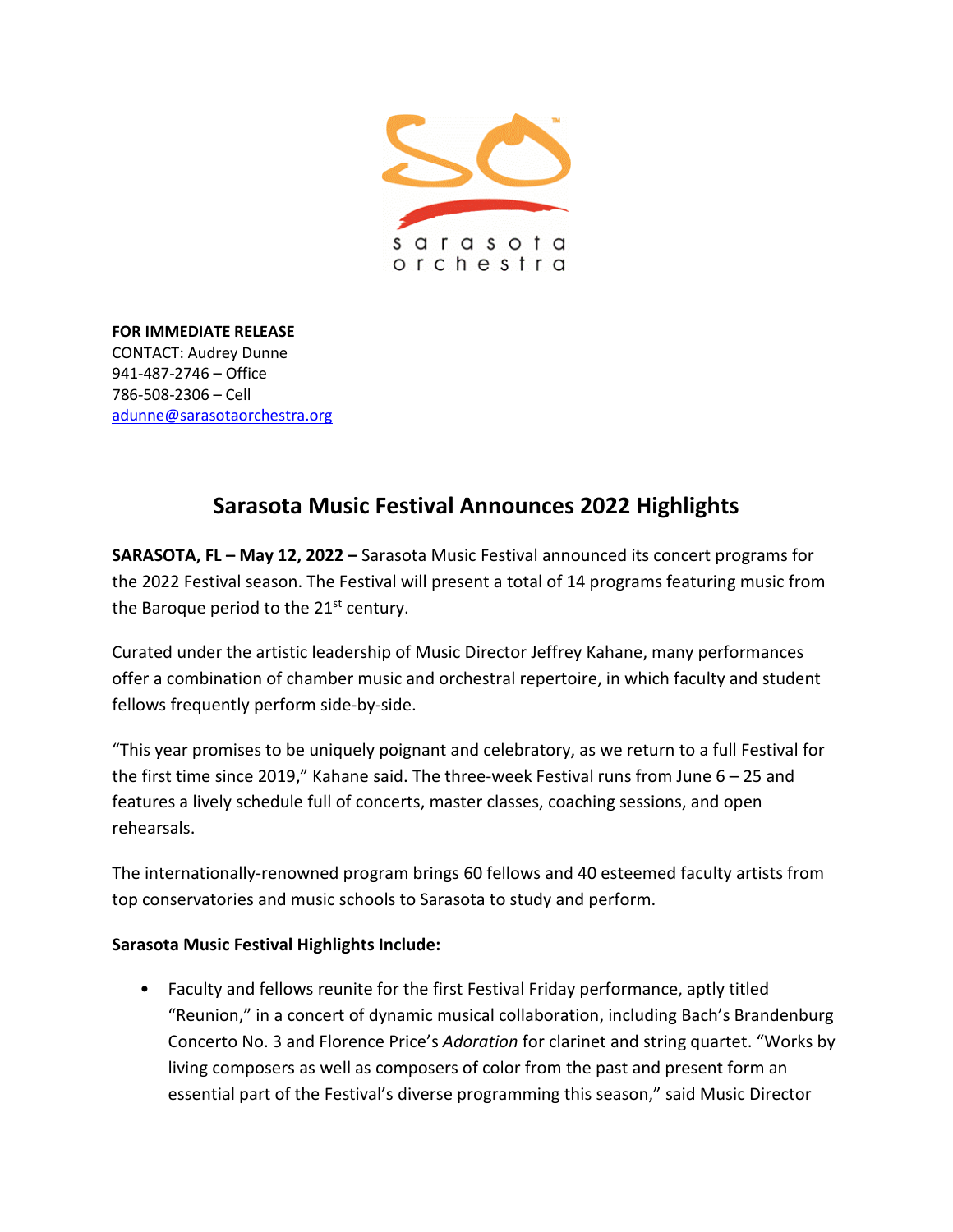Jeffrey Kahane. "Audiences will find an irresistible mix of familiar favorites paired with compelling new repertoire." Kahane and the Calidore String Quartet close out the program with Dvořák's grand Piano Quintet in A Major.

- Acclaimed pianist Ya-Fei Chuang, a Festival alumna, serves as soloist in Chopin's Piano Concerto in F Minor in the first Festival Saturday performance. Under the direction of guest conductor Yaniv Dinur, Resident Conductor of the Milwaukee Symphony Orchestra, the Festival Orchestra performs *Starburst*, a work by the fast-rising American composer Jessie Montgomery to open the program, and finishes with Beethoven's Fourth Symphony.
- Jeffrey Kahane and Robert Levin come together for a joint lecture to discuss a wide range of topics related to the Festival, from this season's programs to the issues fellows and faculty are exploring and debating at the lunch table. This special event offers a chance to hear from the current and former music director of the Sarasota Music Festival in a one-hour tête-à-tête.
- Guest artists Caroline Shaw and Gabriel Kahane, two of today's most sought-after composers, will present a special event featuring an innovative and collaborative performance of chamber music and song followed by a Q&A. "These influential young artists are dismantling the illusion of a strictly-defined genre, so-called 'classical music,'" said Music Director Jeffrey Kahane. "Fellows and audience members alike will have an exciting opportunity to learn from two artists who are changing the landscape of American contemporary music."
- The 2022 Sarasota Music Festival culminates with a concert program full of orchestral flair, entitled "From America to Italy." Under the baton of Jeffrey Kahane, Festival alumna and faculty violinist Francesca Anderegg performs Prokofiev's Violin Concerto No. 2. The festival concludes on a jubilant note with Felix Mendelssohn's beloved Symphony No. 4, a high-spirited tribute to Italy's sunshine and warm breezes.
- 11 new faculty members join the illustrious roster, representing several of the nation's major performing organizations, including the Los Angeles Philharmonic, Seattle Symphony, Imani Winds and Chamber Music Society of Lincoln Center, as well as leading conservatories and music schools including the Curtis Institute of Music, Oberlin Conservatory and Indiana University Jacobs School of Music, among others.